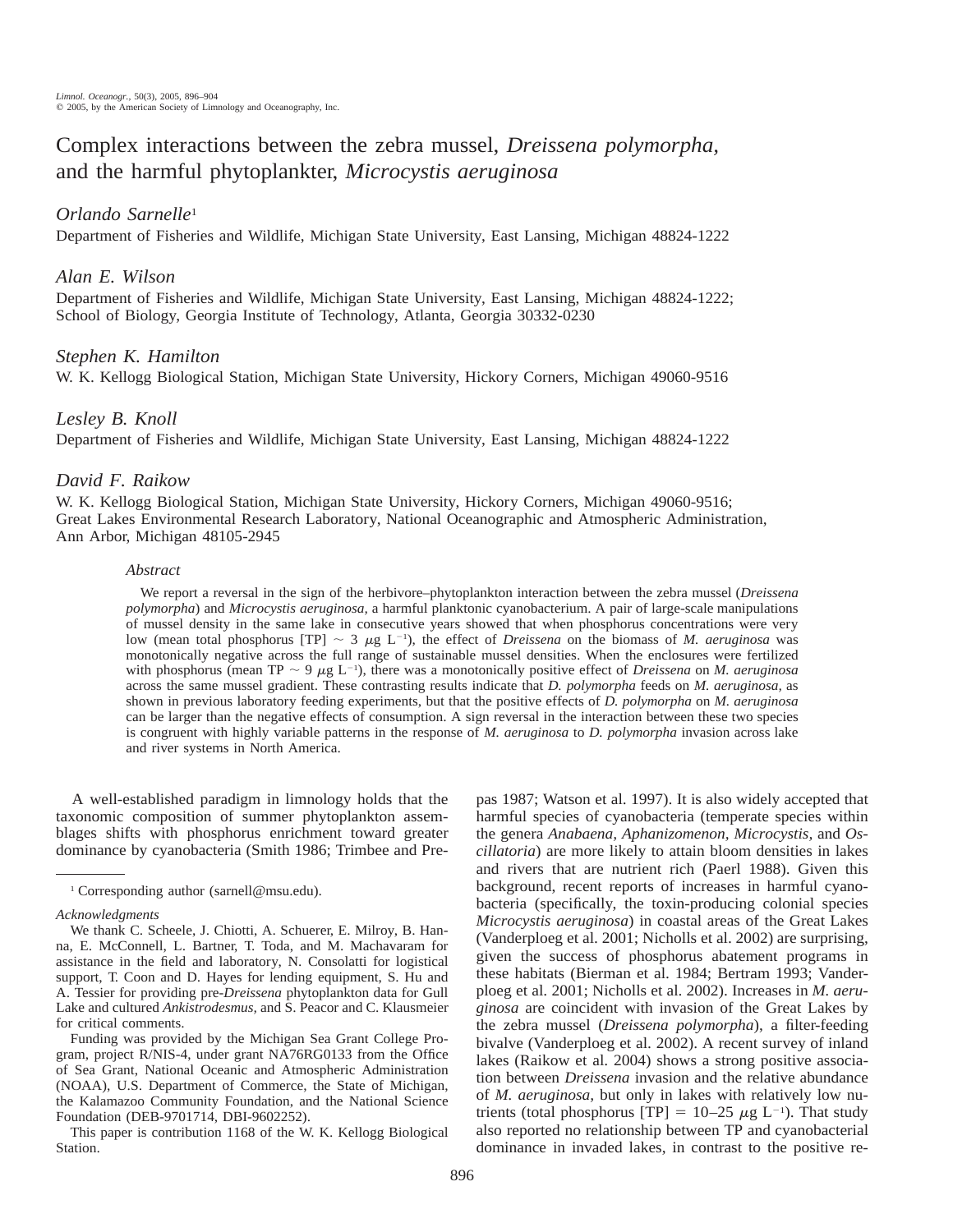lationship observed in lakes that lack the invader (Trimbee and Prepas 1987; Watson et al. 1997; Downing et al. 2001). Given the radical implications of these recent observations with respect to the general understanding of the drivers of harmful cyanobacteria, there is a critical need for experimental field tests of the hypothesis that zebra mussels have positive effects on the biomass of *M. aeruginosa.*

Despite significant interest in the consequences of *Dreissena* invasion in North America (Nalepa and Fahnenstiel 1995; MacIsaac 1996; Caraco et al. 1997), there is a relative paucity of reports regarding field manipulations of *Dreissena* density (Heath et al. 1995; Thayer et al. 1997; Stewart et al. 1999; Jack and Thorp 2000; Wilson 2003). None of these field experiments provide direct information about the response of *M. aeruginosa* to manipulations of *Dreissena.* Observations of phytoplankton species composition before and after zebra mussel invasion suggest that the *Dreissena*–*M. aeruginosa* interaction may be complex, in the sense that *Dreissena* may have opposite effects in different habitats. For example, the biomass of *M. aeruginosa* in the Bay of Quinte in Lake Ontario increased dramatically after *Dreissena* invasion (Nicholls et al. 2002), whereas the biomass of *M. aeruginosa* in the Hudson River declined dramatically after invasion (Smith et al. 1998). The results of laboratory feeding experiments are similarly conflicting, with mussels having relatively high and low selectivities for different clones of *M. aeruginosa* within and across studies (Vanderploeg et al. 2001). *M. aeruginosa* forms colonies that vary greatly in size, and some strains produce intracellular toxins that may act as herbivore deterrents, so vulnerability to herbivory may be highly variable within this species (Vanderploeg et al. 2001). In this paper, we demonstrate both negative and positive effects of *Dreissena* on the biomass of *M. aeruginosa* in a pair of large-scale experiments conducted in the same lake in consecutive years. Logistical, legal, and ethical constraints limited us to conducting mussel-removal manipulations in an already-invaded lake, rather than mussel-addition manipulations in an uninvaded lake. Consequently, we assumed at the outset that the effects of mussel invasion on *M. aeruginosa* could be reversed (by reducing mussel density) within the restricted time frame of our enclosure experiments.

## Methods

The enclosure experiments were conducted in Gull Lake (surface area =  $8.2 \text{ km}^2$ , mean depth = 12 m, maximum depth  $= 31$  m), a hardwater lake in southwestern Michigan. Gull Lake underwent incipient cultural eutrophication during the 1960s–1970s, but this was ameliorated via the installation of a domestic sewer system in 1984 (Moss 1972; Tessier and Lauff 1992). Currently, the lake is low in phosphorus (summer TP in the mixed layer  $\sim$  8–12  $\mu$ g L<sup>-1</sup>). Zebra mussels were first detected in the lake in 1994, and observational data indicate an increase in the relative abundance of *M. aeruginosa* in the lake subsequent to invasion (Fig. 1). Zebra mussel biomass (as dry tissue mass) within the 0–10-mdepth stratum in Gull Lake was estimated in 1999 as 6 g  $m^{-2}$  (SE = 1 g m<sup>-2</sup>,  $n = 16$ ) (Wilson and Sarnelle 2002).



Fig. 1. Relative abundance (as percentage of total phytoplankton biomass) of *Microcystis aeruginosa* in Gull Lake before and after zebra mussel invasion. Zebra mussels were first observed in Gull Lake in 1994. For each year, one to three samples collected during the first half of August were analyzed.

The basic design of the enclosure experiments was similar between years. Large tubular enclosures (diameter  $= 2.5$  m, depth  $= 10$  m, volume  $= 50,000$  liters) constructed of clear polyethylene were suspended from a floating platform at a 15-m-deep nearshore site in Gull Lake. Enclosures were open to the atmosphere at the top and sealed from the sediments at the bottom. Concrete weights were attached to the bottom of each enclosure to provide downward tension and thereby maintain the shape of the enclosure. Enclosures were installed during the first week of July in each year.

Zebra mussels were collected in June from the littoral zone of Gull Lake by scuba divers, separated from the substrate by cutting their byssal threads, and then allowed to attach to plastic substrates (polyvinyl chloride plates, 27 cm wide  $\times$  36 cm long  $\times$  0.5 cm thick) in a lakeside laboratory for 2–3 weeks before being stocked into the enclosures. Average mussel length, measured along the longest axis of the shell, was 20 mm, which corresponds to an individual dry tissue mass of ca. 0.02 g (Wilson and Sarnelle 2002). Substrates with mussels were incubated in shallow basins that were continuously supplied with epilimnetic water pumped from Gull Lake. To initiate each enclosure experiment, substrates with attached mussels were hung in a single vertical series (from 0.5 to 7.0 m) down the center of each enclosure. We chose 7 m as the vertical extent of the substrates to simulate mussel grazing within the proximity of the 7-m mixed layer of Gull Lake. Enclosures assigned to zero-mussel treatments received identically treated substrates lacking zebra mussels.

A gradient of mussel biomass density  $(0-4 \text{ g m}^{-2})$  was employed in each experiment to enable an examination of nonlinearities in herbivore effects (Sarnelle 2003). Our initial intention in 2000 was to include mussel treatments that were above average natural density in Gull Lake. However, we observed high mussel mortality in the three enclosures stocked at or above average natural density  $(6, 8, 10 \text{ g m}^{-2})$ . Consequently, we limited all analyses to the nine enclosures stocked below natural density in 2000. We used stocked biomass as the index of mussel treatment density in 2000.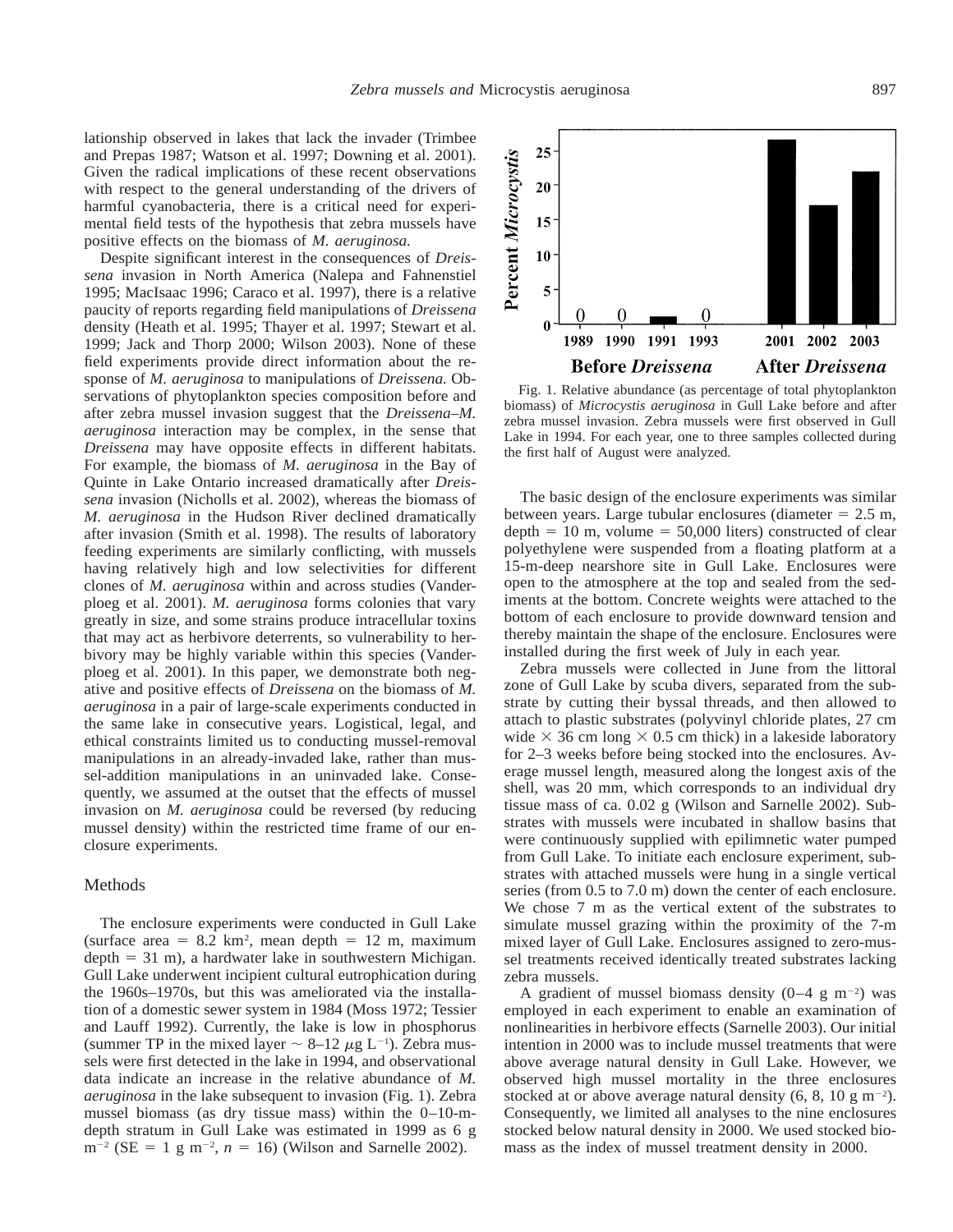To verify that enclosure mussels were healthy and actively feeding in the nine enclosures used in 2000, we conducted a laboratory feeding trial with 20 mussels taken from each enclosure on day 13 of the experiment. Mussels for the feeding trial had attached to smaller substrates during the preexperiment incubation period in June. These substrates with mussels (and control substrates lacking mussels) were transferred to the laboratory and incubated in 1-liter glass beakers filled with lake water that was passed through a  $1-\mu m$  filter and to which a laboratory-cultured alga, *Ankistrodesmus falcatus*, was then added to achieve a high density ( $\sim$ 35  $\mu$ g  $L^{-1}$ ) of chlorophyll *a* (Chl *a*). Mussels were allowed to feed for 1 h, after which filtering rates were assessed by comparing initial and final concentrations of Chl *a* in the beakers. The mean filtering rate in the feeding trial was  $7.1 \text{ L}$  ind<sup>-1</sup>  $d^{-1}$  (SE = 0.3 L ind<sup>-1</sup> d<sup>-1</sup>) and was independent of stocked density in the enclosures ( $p > 0.30$ ). This filtering rate is similar to laboratory-based measurements for healthy 20-mm mussels  $(6.2 \text{ L ind}^{-1} \text{ d}^{-1})$  (Kryger and Riisgård 1988), indicating that enclosure mussels were actively feeding in 2000.

In 2001, we monitored mussel mortality weekly by videotaping four substrates in each of the 12 enclosures with an underwater camera. The resolution of the camera was sufficient to enable the characterization of mussels as live or dead. Videotapes were examined independently by two observers whose characterizations agreed closely (linear regression of numbers of live mussels counted per substrate for the two observers:  $y = 0.96x + 0.14$ ,  $r^2 = 0.99$ ). These analyses revealed that mortality was low during the first 3 weeks (average percentage of mortality from initial stocking to day  $18 = 9.2\%$ ,  $SE = 1.2\%$ ; the mortality was not density dependent,  $p > 0.50$ ) and was largely the result of mussels falling off the substrates during or shortly after initial stocking. Mortality increased after 3 weeks, so we restricted data analyses to the first 3 weeks for both experiments. We used average video-determined biomass during the first 3 weeks as the index of mussel treatment density in 2001. There was a strong correlation between stocked density and video-determined density in 2001 ( $r = 0.98$ ), indicating that the treatment gradient was maintained during the first 3 weeks of the experiments. We assumed that mussel mortality was similarly low during the first 3 weeks of the 2000 experiment, since (1) mussel collection and stocking protocols were identical between years, and (2) mussels were actively feeding on day 13, but we do not have mortality data for 2000 to make what may well be small corrections to the treatmentdensity index in 2000. However, it is highly unlikely that average mussel density during the first 3 weeks differed by more than  $\sim$ 10% between the two experiments.

Enclosures were not fertilized in 2000. In 2001, enclosures were fertilized weekly with phosphorus, starting on day 3. The objective of fertilization was to maintain phosphorus levels near 10  $\mu$ g L<sup>-1</sup>, which would bring experimental conditions into the range of TP typically observed in Gull Lake and the aforementioned survey of inland lakes with and without zebra mussels (Raikow et al. 2004). Phosphorus was added as a concentrated solution of reagent-grade  $NaH<sub>2</sub>PO<sub>4</sub>$  $(282 \text{ mg phosphorus L}^{-1})$  on the day after each weekly sampling. Equal volumes were injected through tubing at five depths distributed evenly throughout the enclosures.

Temperature profiles were measured weekly with a Hydrolab Surveyor and Datasonde 4a. Water clarity was measured with a 20-cm Secchi disk. Enclosures were sampled for nutrients and phytoplanktonic Chl *a* immediately before stocking mussels (day 0) in both years and on days 5, 9, 14, and 21 of the 2000 experiment and days 5, 12, and 19 of the 2001 experiment. Samples for phytoplankton species composition analysis were collected on day 0 (both years), days 5 and 21 in 2000, and day 19 in 2001. Depth-integrated nutrient and phytoplankton samples were taken from the entire water column of each enclosure with a 10-m-long tube sampler. Two casts from the sampler were pooled and well mixed, after which subsamples were taken for phytoplankton species counts and TP (unfiltered water), Chl *a* (retained on Gelman A/E filters), and dissolved nutrients (soluble reactive phosphorus [SRP] and  $NH<sub>4</sub><sup>+</sup>$ , measured in the filtrate passing an A/E filter). Subsamples for phytoplankton were immediately preserved in Lugol solution (Hasle 1978). All filtrations were performed in the lakeside laboratory within 1–2 h after water samples were collected, and water was kept in a cooler during this time. Nutrient samples and filters for chlorophyll were either analyzed promptly (SRP,  $NH<sub>4</sub>$ ) or frozen immediately after processing.

Chl *a* was extracted from filters in 90% ethanol. Samples were kept cold and dark during overnight extraction. Chl *a* in extracts was measured via fluorometry (Welschmeyer 1994), and concentrations were calculated from fluorometric readings using a calibration equation developed from the analysis of a commercial Chl *a* standard. Dissolved nutrients  $(SRP, NH<sub>4</sub><sup>+</sup>)$  were analyzed within 1–3 d of collection using standard colorimetric techniques and long-pathlength spectrophotometry (Murphy and Riley 1962; Solórzano 1969). TP was analyzed using standard colorimetric methods following persulfate digestion. Phytoplankton species biomass was determined via the inverted microscope technique, with counts made at several magnifications  $(\times 100 - \times 1,000)$  to accurately assess the density of both large and small species. Cell volumes (exclusive of spines, horns, and sheaths) were calculated from cell dimensions estimated using images captured with a digital camera at  $\times 1,000$  and analyzed with image-analysis software. Phytoplankton volumes were converted to dry biomass assuming a specific gravity of 1 g  $cm^{-3}$  and a dry mass : wet mass ratio of 0.10. We also estimated a relative index of colony size for *M. aeruginosa* on day 0 of each experiment, as well as on day 19 of the 2001 experiment, by measuring the area  $(\mu m^2)$  of individual colonies at  $\times 100$ . We were unable to assess the colony size for day 21 of the 2000 experiment because the colony matrix disintegrated after long-term  $(>2 \text{ yr})$  sample storage.

Mussel effects on phytoplankton species abundances were statistically analyzed in two steps to avoid data mining for statistical significance. Our primary intent was to determine the effects on *M. aeruginosa* biomass, so this effect was examined first via linear regression, with mussel treatment density as the independent variable. To examine whether mussels affected any other components of the phytoplankton community in 2000, we next subjected biomass data for the common phytoplankton taxa (excluding *M. aeruginosa*) to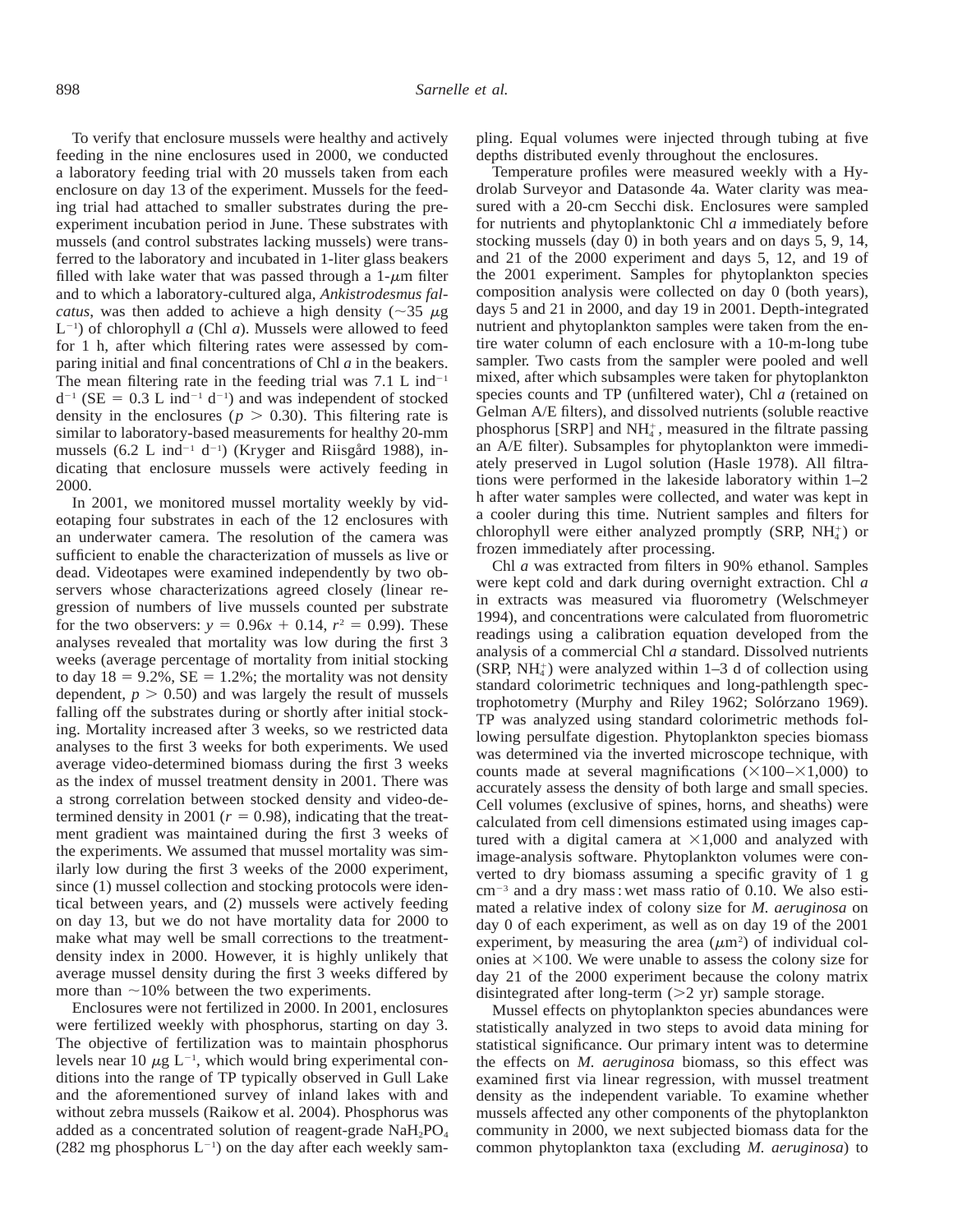| Experiment    | TP ( $\mu$ g L <sup>-1</sup> ) | SRP ( $\mu$ g L <sup>-1</sup> ) | $NH_4^+$ -N ( $\mu$ g L <sup>-1</sup> ) | Chlorophyll<br>$(\mu g L^{-1})$ | Phytoplankton<br>$(\mu g L^{-1})$ | Microcystis<br><i>aeruginosa</i> ( $\mu$ g L <sup>-1</sup> ) |
|---------------|--------------------------------|---------------------------------|-----------------------------------------|---------------------------------|-----------------------------------|--------------------------------------------------------------|
| 2000          |                                |                                 |                                         |                                 |                                   |                                                              |
| Mean<br>Range | 2.7<br>$1.8 - 5.7$             | 0.59<br>$0.47 - 0.65$           | 16<br>$13 - 20$                         | 0.7<br>$0.4 - 0.9$              | 8<br>$4 - 12$                     | 0.6<br>$0.2 - 2.1$                                           |
| 2001          |                                |                                 |                                         |                                 |                                   |                                                              |
| Mean<br>Range | 9.3<br>$7.9 - 12.2$            | 1.38<br>$1.25 - 1.60$           | Q<br>$4 - 15$                           | 5.1<br>$3.3 - 8.3$              | 19<br>$11 - 32$                   | 3.0<br>$0.9 - 6.6$                                           |

Table 1. Means and ranges of response variables in each enclosure experiment. Data are reported for day 21 of the experiment in 2000 and day 19 of the experiment in 2001. Phytoplankton and *Microcystis* data are given as dry biomass.

principal components analysis (PCA). Our objective was to reduce the species-biomass data to one or two response variables for regression against mussel density. In 2001, there were only three common taxa besides *M. aeruginosa,* so





Log (*Dreissena* biomass +  $0.1$ )

Fig. 2. Effects of zebra mussel (*Dreissena*) density on the biomass of total phytoplankton (upper panel, not significant at  $p >$ 0.14) and *Microcystis aeruginosa* (middle and lower panels) on day 21 of the 2000 enclosure experiment. The lower panel presents the same data as the middle panel but on log-log axes (*Dreissena* effect was significant for log-transformed data at  $p < 0.01$ ). Probabilities (*p* values) are for ANOVA *F*-tests from linear regression analyses (*see* Table 2).

PCA was unnecessary. Data were log transformed as needed to conform to the assumptions of parametric statistics.

### Results

There were no relationships between the intended mussel treatment density and the total phytoplankton biomass, the *M. aeruginosa* biomass, the TP, the SRP, or the NH<sup>+</sup> on day 0 in either the 2000 or 2001 enclosures (linear regressions,  $p > 0.12$ ). Thus, there were no preexisting relationships with respect to mussel treatment in the experiments. In addition, there were no mussel effects on any response variable, including the abundances of individual phytoplankton species, on day 5 of the 2000 enclosure experiment (linear regressions,  $p > 0.30$ ). Mixed-layer (0–7 m) water temperatures in the enclosures were similar between years, ranging from 23<sup>°</sup>C to 24<sup>°</sup>C in 2000 (mean = 23.7<sup>°</sup>C) and from 22<sup>°</sup>C to  $26^{\circ}$ C in 2001 (mean = 24.0°C). The thermocline extended from 7 to 10 m in both years.

*Results of enclosure experiment in 2000*—Average phosphorus levels were low in the 2000 enclosures (Table 1), relative to typical summer TP concentrations in the lake  $(\sim 8-12 \mu g L^{-1})$ . Although TP appeared quite variable (range = 1.8–5.7  $\mu$ g L<sup>-1</sup> across the nine enclosures), this wide range was a consequence of a single anomalously high measurement of TP. Without the latter value, the TP range was relatively narrow (1.8–2.9  $\mu$ g L<sup>-1</sup>). There was no correlation between TP and any phytoplankton response variable.

Zebra mussels had no effect on total phytoplankton biomass, measured either as Chl *a* or via microscope counts (Fig. 2; Table 2). In contrast, zebra mussels had a negative effect on *M. aeruginosa* biomass (Fig. 2; Table 2). *M. aeruginosa* biomass decreased as mussel density increased from 0 to 1 g  $m^{-2}$  but did not appreciably decrease further as mussel density increased from 1 to 4 g m<sup>-2</sup> (Fig. 2). We judged the effect to be nonlinear on the basis of the shape of the response (Fig. 2) and because the log-log regression was highly significant (Table 2), whereas the linear regression was not ( $p > 0.10$ ). Zebra mussels also had a negative effect on the relative dominance (as percentage of total phytoplankton biomass) of *M. aeruginosa* ( $p < 0.04$ ).

PCA of phytoplankton species biomass data (exclusive of *M. aeruginosa*) accounted for 80% of the total variance when two orthogonal factors were analyzed. Zebra mussel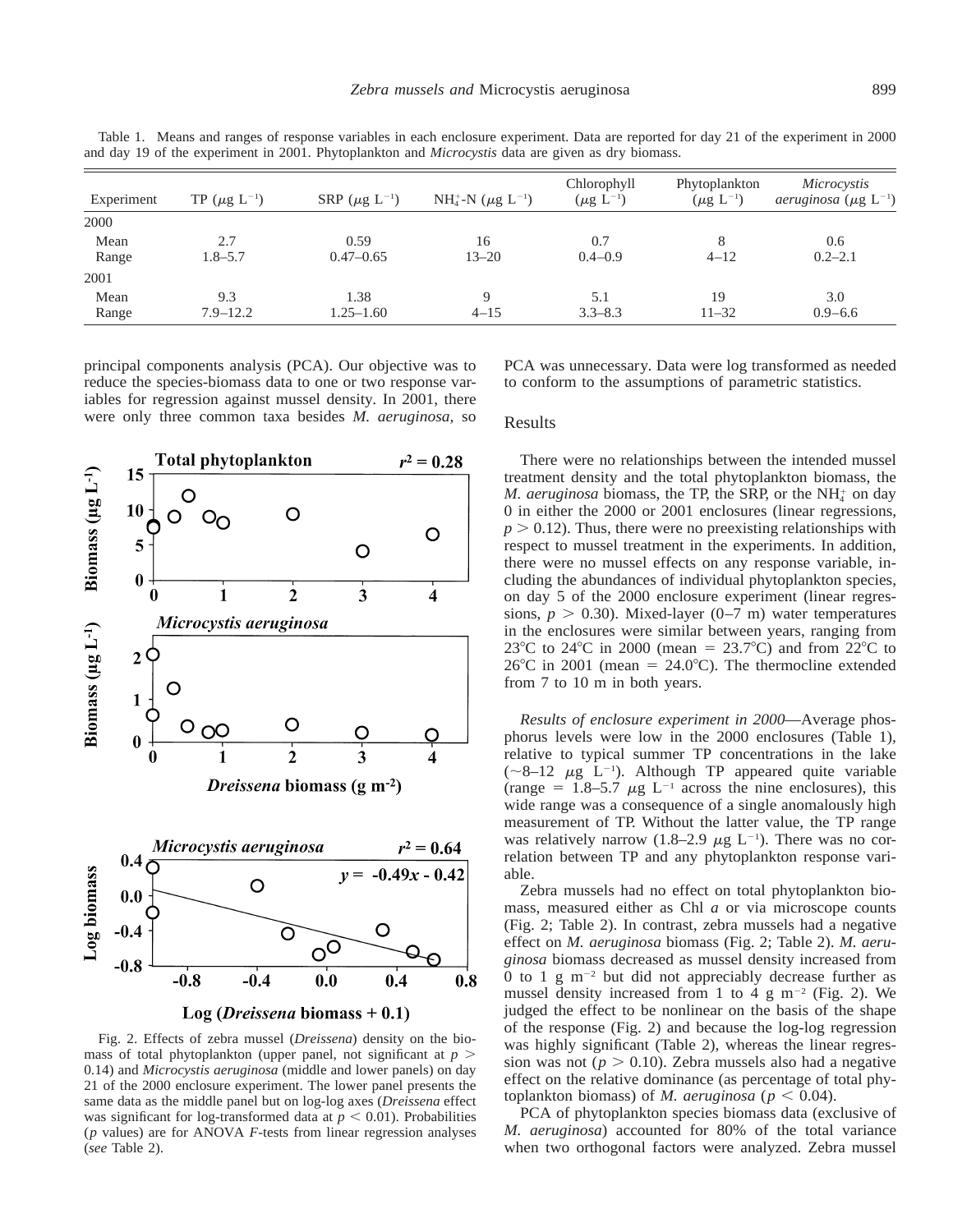Table 2. Statistical results for the enclosure experiment conducted in 2000. ANOVA statistics for linear regression analyses are reported as proportions of variance (Prop.) explained  $(r^2)$  and  $p$ values of *F*-tests. Statistically significant results ( $p \le 0.05$ ) are underlined.

|                                 | Independent variable<br>( <i>Dreissena</i> biomass) |       |  |
|---------------------------------|-----------------------------------------------------|-------|--|
| Response variable               | Prop.<br>explained                                  | value |  |
| Chlorophyll                     | 0.05                                                | 0.56  |  |
| Phytoplankton biomass           | 0.28                                                | 0.14  |  |
| Microcystis aeruginosa biomass* | 0.64                                                | 0.01  |  |
| <b>SRP</b>                      | 0.02                                                | 0.69  |  |
| $NH4+-N$                        | 0.70                                                | 0.01  |  |
|                                 |                                                     |       |  |

\* Both variables log transformed.

density had a significant negative effect on scores of PCA factor 2 (linear regression,  $p < 0.04$ ) but not of PCA factor 1 ( $p > 0.40$ ). PCA factor 2 scores were positively correlated with the biomass of *Oocystis* sp. ( $r = 0.69$ ,  $p = 0.04$ ), suggesting that zebra mussels had a negative effect on this phytoplankter. The latter was confirmed by regression of *Oocystis sp.* biomass against mussel density ( $r^2 = 0.58$ ,  $p < 0.02$ ). However, the *Oocystis* sp. was only a minor species, comprising 0.3–6.0% of the total phytoplankton biomass across the enclosures. No other common phytoplankton taxon (Table 3) was affected by mussels in 2000 ( $p > 0.11$ ).

SRP concentrations declined during the experiment (mean SRP on day  $0 = 1.25 \mu g L^{-1}$ , SE = 0.31, mean SRP on day  $21 = 0.59 \mu g L^{-1}$ , SE = 0.03), but they were not affected by mussels (Fig. 3; Table 2). In contrast, NH<sub>4</sub> concentrations increased over time (mean NH<sub>4</sub><sup>+</sup> on day  $0 = 8 \mu g L^{-1}$ , SE = 1, mean NH<sup>+</sup> on day 21 = 16  $\mu$ g L<sup>-1</sup>, SE = 1), and there was a positive effect of mussels on  $NH<sub>4</sub>$  by the end of the experiment (Fig. 3; Table 2).

*Results of enclosure experiment in 2001*—Fertilization of the enclosures in 2001 maintained TP levels near the target of 10  $\mu$ g L<sup>-1</sup> (Table 1), but there was a large unintended variation in TP across the enclosures (Fig. 4). There was no relationship between TP and mussel density (linear regres-

Table 3. Common phytoplankton taxa and their average biomass (dry mass) across the enclosures on day 21 of the 2000 experiment and day 19 of the 2001 experiment. ND, not detected.

|                        |           | Average biomass ( $\mu$ g L <sup>-1</sup> ) |  |  |
|------------------------|-----------|---------------------------------------------|--|--|
| Taxon                  | 2000      | 2001                                        |  |  |
| Aphanocapsa pulchra    | 0.7       | ND.                                         |  |  |
| Chlorella sp.          | ND        | 1.1                                         |  |  |
| Chroococcus sp.        | <b>ND</b> | 1.1                                         |  |  |
| Cyclotella atomus      | 0.5       | ND.                                         |  |  |
| Cyclotella comta       | 0.2       | < 0.1                                       |  |  |
| Microcystis aeruginosa | 0.6       | 3.0                                         |  |  |
| Microspora sp.         | 0.2       | ND.                                         |  |  |
| Ochromonas sp.         | 3.3       | 9.8                                         |  |  |
| Oocystis sp.           | 0.2       | < 0.1                                       |  |  |
| Peridinium spp.        | 0.9       | 0.3                                         |  |  |



Fig. 3. Effects of zebra mussel (*Dreissena*) density on soluble reactive phosphorus (SRP; upper panel, not significant at  $p > 0.69$ ) and NH<sup> $_4$ </sup>-N (lower panel, significant at  $p < 0.01$ ) on day 21 of the 2000 enclosure experiment. Probabilities (*p* values) are for ANOVA *F*-tests from linear regression analyses (*see* Table 2).

sion,  $p > 0.95$ ), so we treated TP as an additional independent variable. Variation in TP was positively associated with variation in the biomass of both total phytoplankton and *M. aeruginosa* across the enclosures (Fig. 4; Table 4), so we



Fig. 4. Relationships between the biomass of total phytoplankton (upper panel, significant at  $p < 0.05$ ) and *Microcystis aeruginosa* (lower panel, significant at  $p < 0.01$ ) versus total phosphorus concentration on day 19 of the 2001 enclosure experiment. Probabilities (*p* values) are for ANOVA *F*-tests from linear regression analyses (*see* Table 4).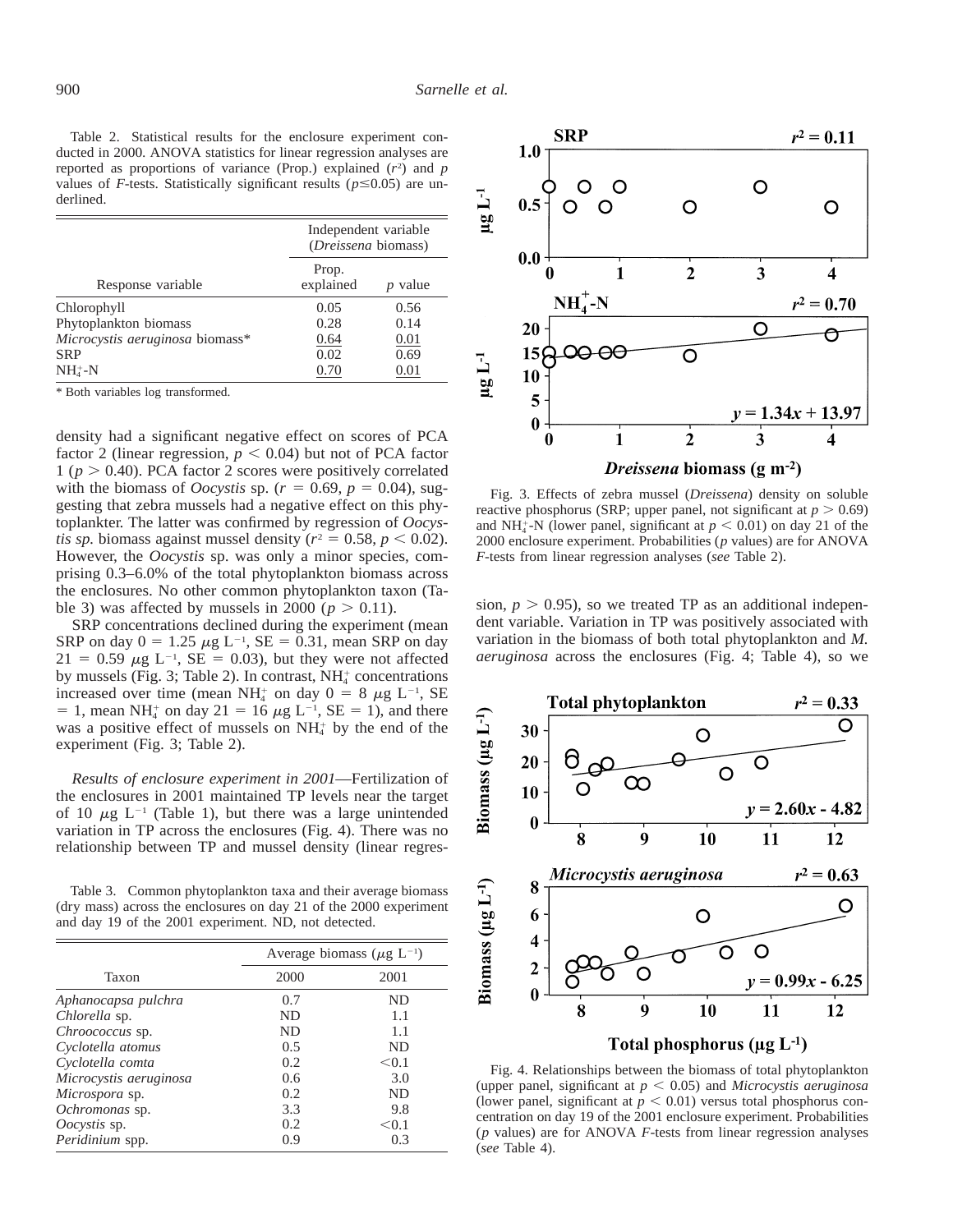Table 4. Statistical results for the enclosure experiment conducted in 2001. ANOVA statistics from stepwise linear regression analyses are reported as proportions of variance (Prop.) explained and *p* values of *t*-tests for the effect of each independent variable. Statistically significant results ( $p \le 0.05$ ) are underlined.

|                                        | Independent variable |       |                             |      |
|----------------------------------------|----------------------|-------|-----------------------------|------|
|                                        | Total<br>phosphorus  |       | <i>Dreissena</i><br>biomass |      |
| Response                               | Prop.<br>$ex-$       | p     | Prop.<br>ex-                | p    |
| variable                               | plained              | value | plained value               |      |
| Chlorophyll                            | 0.49                 | 0.01  | 0.01                        | 0.65 |
| Phytoplankton biomass                  | 0.33                 | 0.05  | 0.03                        | 0.57 |
| Microcystis aeruginosa biomass         | 0.63                 | 0.01  | 0.17                        | 0.02 |
| <b>SRP</b>                             | 0.15                 | 0.22  | 0.32                        | 0.05 |
| $NH4+-N$                               | 0.26                 | 0.09  | 0.04                        | 0.50 |
| <i>Microcystis</i> colony size (area)* | 0.26                 | 0.05  | 0.26                        | 0.05 |

\* Response variable log transformed.

examined mussel effects after removing the influence of TP via stepwise regression. We plotted residuals from regressions against TP (Figs. 5–7) to provide a visual illustration of the mussel effects that were analyzed via stepwise regression. These analyses revealed that there was no effect caused by the mussels on the total phytoplankton biomass (Fig. 5; Table 4), as seen in 2000. In contrast, there was a significant positive effect of mussels on the biomass of *M. aeruginosa* (Fig. 5; Table 4). The relative strengths of the effects of TP and mussel biomass on *M. aeruginosa* can be assessed by comparing the slopes of the relationships in Figs. 4, 5 (Osenberg et al. 1997), since the units of the ordinates are the same. This comparison shows that the TP effect (0.99) was about twice as large as the mussel effect (0.50). No other phytoplankton taxon was affected by mussels ( $p > 0.30$ ), although the biomass of one other species (*Chlorella* sp.) was positively associated with TP ( $p < 0.01$ ). We also did not find that the mussels had any effect on the total phytoplankton biomass exclusive of *M. aeruginosa.*

Also in direct contrast to 2000, we observed a significant positive effect on SRP that was caused by the mussels, but there was no effect on  $NH_4^+$ , in 2001 (Fig. 6; Table 4). As expected, mean SRP was higher in 2001 (Table 1), and SRP increased over time (mean SRP on day  $0 = 0.67 \mu g L^{-1}$ ,  $SE = 0.03$ , mean SRP on day  $19 = 1.38 \mu g L^{-1}$ , SE = 0.04), presumably as a result of fertilization. In contrast,  $NH_4^+$  decreased sharply over time (mean NH<sup>+</sup> on day 0 = 34  $\mu$ g L<sup>-1</sup>, SE = 3, mean NH<sub>4</sub><sup>+</sup> on day 19 = 9  $\mu$ g L<sup>-1</sup>, SE  $= 1$ ).

The colony size of *M. aeruginosa* at the start of each experiment (day 0) was similar between the 2 yr (mean  $\pm$ SE: 12,682  $\pm$  2,299  $\mu$ m<sup>2</sup> in 2000; 10,177  $\pm$  964  $\mu$ m<sup>2</sup> in 2001, which was not statistically different at  $p > 0.30$ , *t*test). In 2001, mean colony size across all enclosures decreased to an average of 4,450  $\mu$ m<sup>2</sup> (SE = 364  $\mu$ m<sup>2</sup>) by day 19. There were significant positive effects of both TP and mussel density on colony size on day 19 in 2001 (Fig. 7; Table 4).



Fig. 5. Effects of zebra mussel (*Dreissena*) density on the biomass of phytoplankton (panels A and B, not significant at  $p > 0.57$ ) and *Microcystis aeruginosa* (panels C and D, significant at  $p <$ 0.02) on day 19 of the 2001 enclosure experiment. Data points in panels A and C are coded according to total phosphorus concentration: white triangles = low (8.1–8.5  $\mu$ g L<sup>-1</sup>), gray squares = medium (8.6–10  $\mu$ g L<sup>-1</sup>), and black circles = high (>10  $\mu$ g L<sup>-1</sup>). Residuals from linear regressions of each response variable against the total phosphorus concentration (Fig. 4) are plotted in panels B and D. Probabilities (*p* values) are for *t*-tests of the significance of the slope for the effect of *Dreissena* from stepwise linear regressions using total phosphorus and *Dreissena* density as independent variables (*see* Table 4).

#### Discussion

The effect of *D. polymorpha* on *M. aeruginosa* biomass was negative in 2000 (Fig. 2) and positive in 2001 (Fig. 5) across the same experimental gradient  $(0-4 \text{ g m}^{-2})$  of mussel density. Taken together, the enclosure results indicate that (1) *D. polymorpha* preys significantly on *M. aeruginosa,* as shown in previous laboratory feeding studies (Baker et al. 1998; Bastviken et al. 1998), and (2) the indirect positive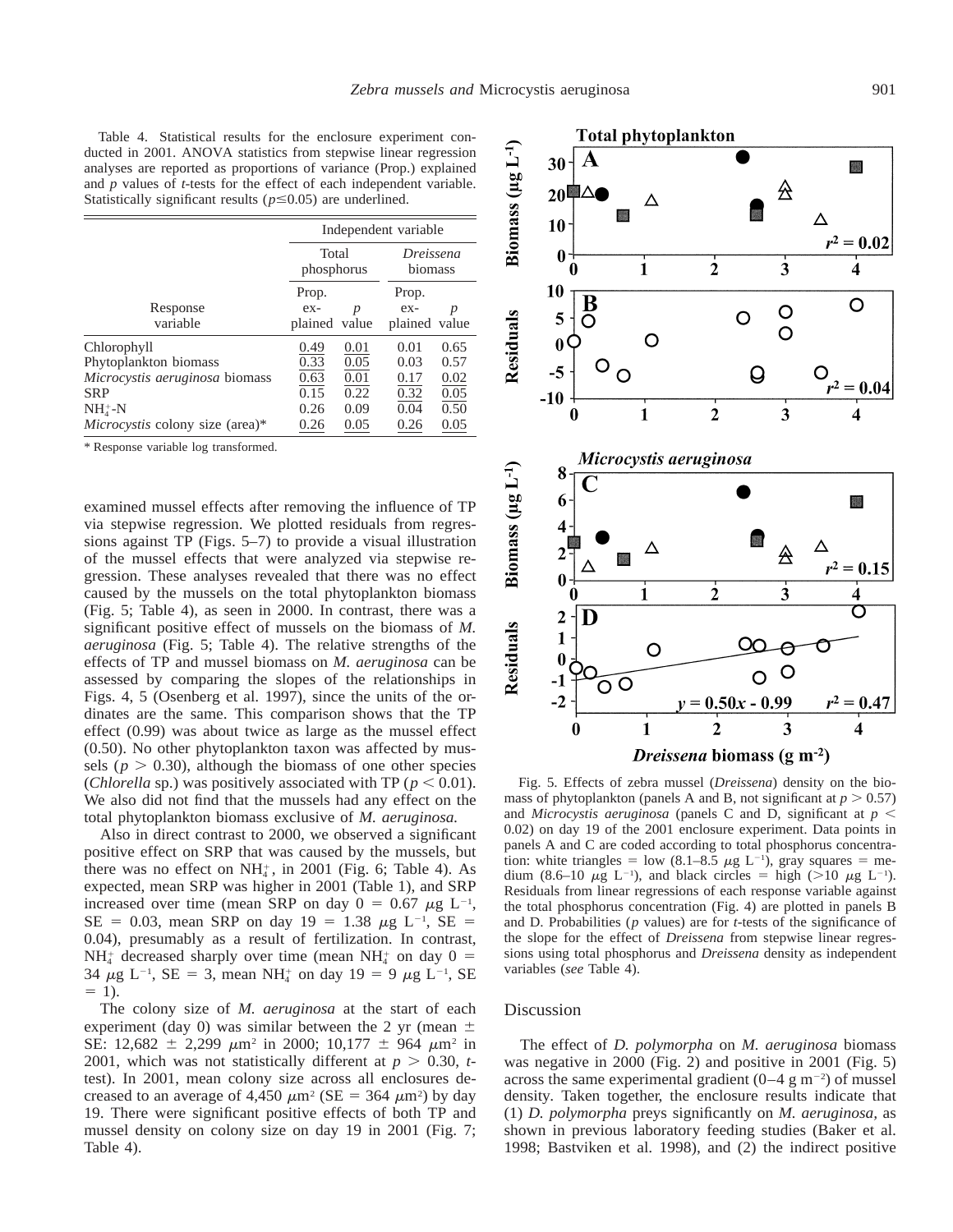

Fig. 6. Effects of zebra mussel (*Dreissena*) density on soluble reactive phosphorus (SRP; upper panel, significant at  $p < 0.05$ ) and  $NH_4^+$ -N (lower panel, not significant at  $p > 0.50$ ) on day 19 of the 2001 enclosure experiment. Residuals from a linear regression of SRP against total phosphorus concentration (Fig. 3) are plotted in the upper panel. The probability (*p* value) is for a *t*-test of the significance of the slope for the effect of *Dreissena* from a stepwise linear regression using total phosphorus and *Dreissena* density as independent variables (*see* Table 4).

effects of *D. polymorpha* on *M. aeruginosa* outweigh the negative effects of consumption under certain conditions (Fig. 5). Given that consumers are typically expected to reduce the abundance of their prey, positive effects warrant scrutiny with respect to potential experimental artifacts. An important potential artifact is density-dependent nutrient release from dead or dying mussels (Threlkeld 1988). We monitored mussel mortality weekly in 2001 and found it to be low and not related to mussel density. This observation provides direct evidence against this mechanism of phytoplankton growth stimulation. In addition, data from monitoring programs suggest that positive effects of mussel invasion on *M. aeruginosa* abundance are common in lakes (Vanderploeg et al. 2001; Nicholls et al. 2002; Raikow et al. 2004), so our 2001 results are congruent with a large fraction of the available observational evidence, including observations in Gull Lake before and after *Dreissena* invasion (Fig. 1). Monitoring data, however, also suggest that positive and negative effects are occurring in different ecosystems (Smith et al. 1998). Our experimental results suggest that both types of effects can occur in the same ecosystem.

The negative effect of *D. polymorpha* on *M. aeruginosa* in 2000 was somewhat unexpected given that observational data tend to favor the hypothesis that mussel effects are positive in many lakes. However, observational data are limited to lakes with summer epilimnetic TP concentrations above ca. 10  $\mu$ g L<sup>-1</sup> (Raikow et al. 2004), a level that is substantially higher than TP concentrations in the 2000 enclosures



Fig. 7. Upper panel: relationship between *Microcystis aeruginosa* colony size and total phosphorus concentration on day 19 of the 2001 enclosure experiment (significant at  $p < 0.05$ ). Lower panel: effect of zebra mussel (*Dreissena*) density on *M. aeruginosa* colony size (significant at  $p < 0.05$ ) in the 2001 enclosure experiment. Residuals from a linear regression of *M. aeruginosa* colony size against total phosphorus concentration (upper panel) are plotted in the lower panel. The probability (*p* value) is for a *t*-test of the significance of the slope for the effect of *Dreissena* from a stepwise linear regression using total phosphorus and *Dreissena* density as independent variables (*see* Table 4).

(Table 1). Thus, our experimental results in 2000 have no strict analog among the available observational data. Zebra mussels have invaded lakes with TP concentrations  $\leq 10 \mu$ g  $L^{-1}$  (Wilson and Sarnelle 2002), but no before-after phytoplankton composition data have been reported from such lakes.

Our primary objective was to provide experimental evidence with respect to the magnitude and direction of *D. polymorpha*'s net effect on *M. aeruginosa,* in light of existing circumstantial evidence from lake surveys (Raikow et al. 2004). Given that we unexpectedly observed both positive and negative effects in our experiments, it seems appropriate to consider briefly some possible explanations for the reversal of effect, as a guide for future mechanistic investigations. We restrict this consideration to simple mechanisms that our data can address and emphasize that more complex mechanisms involving other species of phytoplankton and/or grazers certainly may play a role. We also do not claim that fertilization of the enclosures with phosphorus in 2001 caused the reversal, because there could have been many other environmental differences between years that we did not measure.

Variation in the magnitude of either or both of the negative (via consumption) and positive (via altered nutrient or light availability) effects of *D. polymorpha* on *M. aerugi-*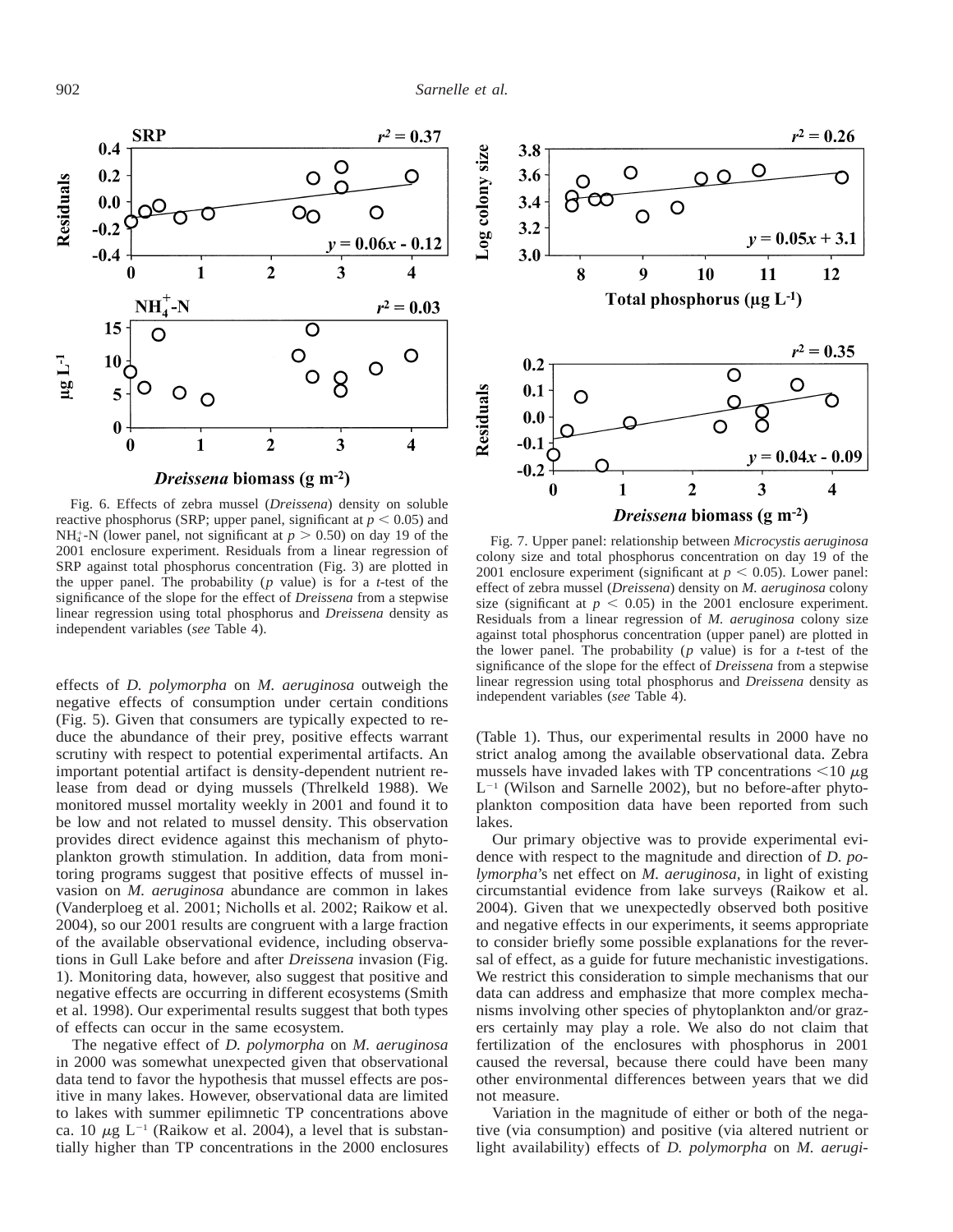*nosa* may have contributed to the reversal of effect that we observed. With respect to consumption, it is possible that the vulnerability of *M. aeruginosa* to *D. polymorpha* grazing varied between the experiments. Grazing vulnerability appears to be a function of *M. aeruginosa* colony size and chemical deterrents (Vanderploeg et al. 2001). We found no difference in colony size between the experiments at the start, suggesting that ambient lake conditions that determine colony size were not appreciably different between years. However, we did find a positive effect for both TP and *D. polymorpha* on colony size by the end of the 2001 experiment (Fig. 7). These results suggest that phosphorus enrichment increases *M. aeruginosa* colony size and that *D. polymorpha* grazing is less effective against larger colonies (since colony size shifted upward as mussel density increased). Laboratory feeding studies have also suggested that large colonies are less vulnerable to mussel grazing (Vanderploeg et al. 2001). Thus, greater phosphorus availability in 2001 (Table 1) may have reduced the vulnerability of *M. aeruginosa* to *D. polymorpha* grazing and contributed to the overall positive effect we observed.

Alternatively, there may have been differences in the magnitude of stimulation that *D. polymorpha* had on the growth of *M. aeruginosa* between the experiments. The mussels had no effect on water clarity in either experiment (as Secchi depth,  $p > 0.25$ ), so we focused our attention on nutrients. We found that the mussels had a positive effect on  $NH<sub>4</sub><sup>+</sup>$  but no effect on SRP in 2000 (Fig. 3), when TP levels were very low. The opposite result (positive effect on SRP, no effect on  $NH_4^+$ , Fig. 6) was obtained in 2001 when TP levels were higher. Taken together, these results are at least consistent with comparisons of phosphorus excretion by mussels across habitats with varying levels of phosphorus loading (Vanderploeg et al. 2002). In the latter review, it was suggested that zebra mussels excrete less phosphate in habitats with lower TP concentrations, presumably as an adaptive response to phosphorus deficiency (Sterner 1990). If mussels enhanced the supply of available phosphorus to *M. aeruginosa* to a greater degree in 2001 than in 2000, this could explain why the overall effect on *M. aeruginosa* was positive in 2001 but negative in 2000. Results from the 2001 experiment (Fig. 4) and laboratory studies with pure cultures (Holm and Armstrong 1981; Olsen et al. 1989; Fujimoto et al. 1997) also suggest that the growth rate of *M. aeruginosa* is likely to be strongly limited by phosphorus supply. Further experiments are needed to unravel these mechanisms.

It was surprising that *Dreissena* had no effect on total phytoplankton biomass, given previous field studies (Fahnenstiel et al. 1995; Heath et al. 1995; Caraco et al. 1997; Jack and Thorp 2000; Idrisi et al. 2001; Wilson 2003; Raikow et al. 2004), but we note that most of the above studies reported mussel effects on phytoplankton assemblages that were relatively naive with respect to mussel grazing. Further, phytoplankton data from the Bay of Quinte (Lake Ontario) show no sustained decrease in total phytoplankton biomass subsequent to mussel invasion, while the biomass of *M. aeruginosa* was increasing dramatically (Nicholls et al. 2002). Thus, there is precedent for a lack of mussel impact on total biomass. The phytoplankton in Gull Lake were exposed to mussel grazing for 6 yr prior to our first enclosure experiment, which may have fostered the development of an assemblage of relatively grazing-resistant forms, including *M. aeruginosa.* As a consequence, we might expect such a phytoplankton assemblage to be less responsive as a whole to changes in mussel-grazing pressure relative to a naive assemblage (Wellborn and Robinson 1991). In addition, TP concentrations in both enclosure experiments were low, and herbivore effects on total phytoplankton biomass are expected to be weak at low TP (Sarnelle 1992).

Despite the lack of mussel impact on total phytoplankton biomass, we demonstrated a positive effect of *Dreissena* on *M. aeruginosa* that is consistent with comparative studies in both the Great Lakes (Nicholls et al. 2002) and inland lakes (Raikow et al. 2004), including the lake in which the experiments were conducted (Fig. 1). This further supports the conclusion that *Dreissena* invasion is the primary cause of recent increases in *M. aeruginosa* in North American lakes with low-to-moderate nutrient levels. Given that we experimentally reduced mussel densities in an already-invaded lake, the responses of *M. aeruginosa* further suggest that *Dreissena*'s effects are reversible in invaded lakes.

### *References*

- BAKER, S. M., J. S. LEVINTON, J. P. KURDZIEL, AND S. E. SHUMWAY. 1998. Selective feeding and biodeposition by zebra mussels and their relation to changes in phytoplankton composition and seston load. J. Shellfish Res. **17:** 1207–1213.
- BASTVIKEN, D. T. E., N. F. CARACO, AND J. J. COLE. 1998. Experimental measurements of zebra mussel (*Dreissena polymorpha*) impacts on phytoplankton community composition. Freshwater Biol. **39:** 375–386.
- BERTRAM, P. E. 1993. Total phosphorus and dissolved oxygen trends in the central basin of Lake Erie, 1970–1991. J. Gt. Lakes Res. **19:** 224–236.
- BIERMAN, V. J., D. M. DOLAN, R. KASPRZYK, AND J. L. CLARK. 1984. Retrospective analysis of the response of Saginaw Bay, Lake Huron, to reductions in phosphorus loadings. Environ. Sci. Technol. **18:** 23–31.
- CARACO, N. F., AND OTHERS. 1997. Zebra mussel invasion in a large, turbid river: Phytoplankton response to increased grazing. Ecology **78:** 588–602.
- DOWNING, J. A., S. B. WATSON, AND E. MCCAULEY. 2001. Predicting cyanobacteria dominance in lakes. Can. J. Fish. Aquat. Sci. **58:** 1905–1908.
- FAHNENSTIEL, G. L., G. A. LANG, T. F. NALEPA, AND T. H. JOH-ENGEN. 1995. Effects of zebra mussel (*Dreissena polymorpha*) colonization on water quality parameters in Saginaw Bay, Lake Huron. J. Gt. Lakes Res. **21:** 435–448.
- FUJIMOTO, N., R. SUDO, N. SUGIURA, AND Y. INAMORI. 1997. Nutrient-limited growth of *Microcystis aeruginosa* and *Phormidium tenue* [and competition under various N : P supply ratios](http://www.aslo.org/lo/pdf/vol_42/issue_2/0250.pdf) and temperatures. Limnol. Oceanogr. **42:** 250–256.
- HASLE, G. R. 1978. The inverted-microscope method, p. 88–96. *In* A. Sournia [ed.], Phytoplankton manual. UNESCO.
- HEATH, R. T., G. L. FAHNENSTIEL, W. S. GARDNER, J. F. CAVALET-TO, AND S.-J. HWANG. 1995. Ecosystem-level effects of zebra mussels (*Dreissena polymorpha*): An enclosure experiment in Saginaw Bay, Lake Huron. J. Gt. Lakes Res. **21:** 501–516.
- HOLM, N. P., AND D. E. ARMSTRONG. 1981. Role of nutrient limi[tation and competition in controlling the populations of](http://www.aslo.org/lo/pdf/vol_26/issue_4/0622.pdf) *Asterionella formosa* and *Microcystis aeruginosa* in semicontinuous culture. Limnol. Oceanogr. **26:** 622–634.